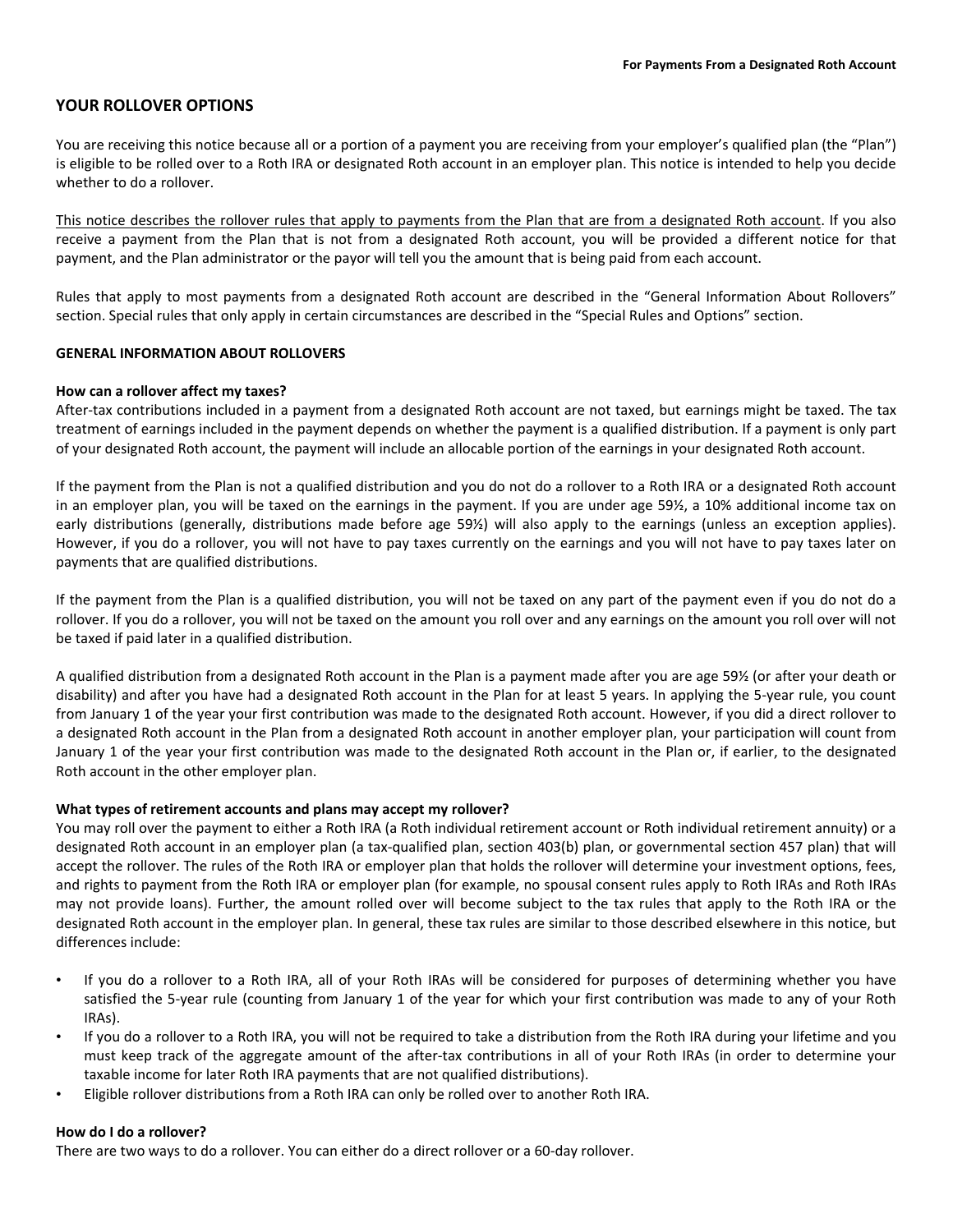If you do a direct rollover, the Plan will make the payment directly to your Roth IRA or designated Roth account in an employer plan. You should contact the Roth IRA sponsor or the administrator of the employer plan for information on how to do a direct rollover.

If you do not do a direct rollover, you may still do a rollover by making a deposit (generally within 60 days) into a Roth IRA, whether the payment is a qualified or nonqualified distribution. In addition, you can do a rollover by making a deposit within 60 days into a designated Roth account in an employer plan if the payment is a nonqualified distribution and the rollover does not exceed the amount of the earnings in the payment. You cannot do a 60‐day rollover to an employer plan of any part of a qualified distribution. If you receive a distribution that is a nonqualified distribution and you do not roll over an amount at least equal to the earnings allocable to the distribution, you will be taxed on the amount of those earnings not rolled over, including the 10% additional income tax on early distributions if you are under age 59½ (unless an exception applies).

If you do a direct rollover of only a portion of the amount paid from the Plan and a portion is paid to you at the same time, the portion directly rolled over consists first of earnings.

If you do not do a direct rollover and the payment is not a qualified distribution, the Plan is required to withhold 20% of the earnings for federal income taxes (up to the amount of cash and property received other than employer stock). This means that, in order to roll over the entire payment in a 60‐day rollover to a Roth IRA, you must use other funds to make up for the 20% withheld.

# **How much may I roll over?**

If you wish to do a rollover, you may roll over all or part of the amount eligible for rollover. Any payment from the Plan is eligible for rollover, except:

- Certain payments spread over a period of at least 10 years or over your life or life expectancy (or the lives or joint life expectancy of you and your beneficiary);
- Required minimum distributions after age 70% (or after death);
- Hardship distributions;
- Corrective distributions of contributions that exceed tax law limitations;
- Loans treated as deemed distributions (for example, loans in default due to missed payments before your employment ends);
- Cost of life insurance paid by the Plan; and
- Payments of certain automatic enrollment contributions requested to be withdrawn within 90 days of the first contribution.

The Plan administrator or the payor can tell you what portion of a payment is eligible for rollover.

## **If I don't do a rollover, will I have to pay the 10% additional income tax on early distributions?**

If a payment is not a qualified distribution and you are under age 59½, you will have to pay the 10% additional income tax on early distributions with respect to the earnings allocated to the payment that you do not roll over (including amounts withheld for income tax), unless one of the exceptions listed below applies. This tax is in addition to the regular income tax on the earnings not rolled over.

The 10% additional income tax does not apply to the following payments from the Plan:

- Payments made after you separate from service if you will be at least age 55 in the year of the separation;
- Payments that start after you separate from service if paid at least annually in equal or close to equal amounts over your life or life expectancy (or the lives or joint life expectancy of you and your beneficiary);
- Payments made due to disability;
- Payments after your death;
- Corrective distributions of contributions that exceed tax law limitations;
- Cost of life insurance paid by the Plan;
- Payments made directly to the government to satisfy a federal tax levy;
- Payments made under a qualified domestic relations order (QDRO);
- Payments up to the amount of your deductible medical expenses (without regard to whether you itemize deductions for the taxable year);
- Certain payments made while you are on active duty if you were a member of a reserve component called to duty after September 11, 2001 for more than 179 days;
- Payments of certain automatic enrollment contributions requested to be withdrawn within 90 days of the first contribution; and
- Payments for certain distributions relating to certain federally declared disasters.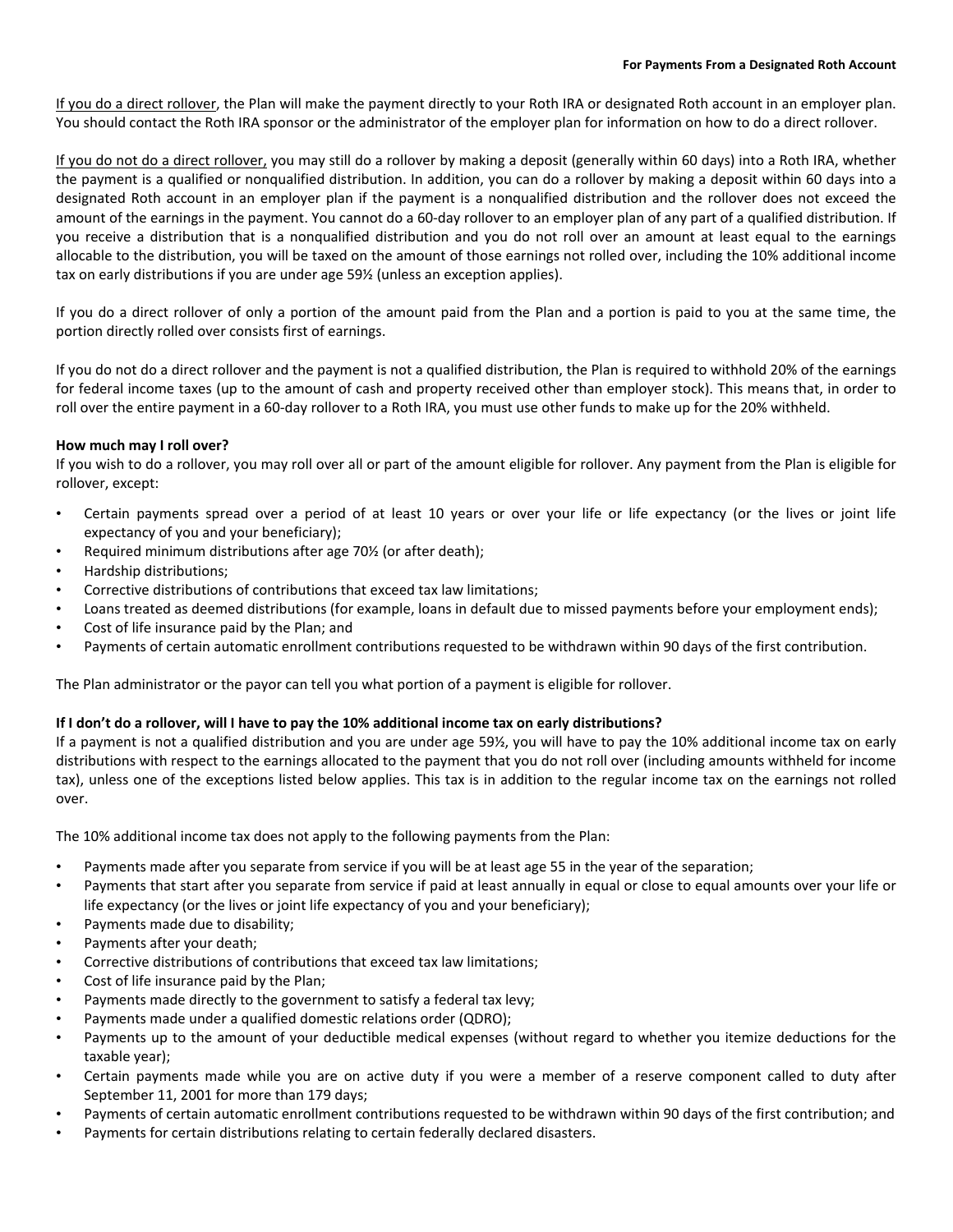## **If I do a rollover to a Roth IRA, will the 10% additional income tax apply to early distributions from the IRA?**

If you receive a payment from a Roth IRA when you are under age 59½, you will have to pay the 10% additional income tax on early distributions on the earnings paid from the Roth IRA, unless an exception applies or the payment is a qualified distribution. In general, the exceptions to the 10% additional income tax for early distributions from a Roth IRA listed above are the same as the exceptions for early distributions from a plan. However, there are a few differences for payments from a Roth IRA, including:

- The exception for payments made after you separate from service if you will be at least age 55 in the year of the separation (or age 50 for qualified public safety employees) does not apply.
- The exception for qualified domestic relations orders (QDROs) does not apply (although a special rule applies under which, as part of a divorce or separation agreement, a tax-free transfer may be made directly to a Roth IRA of a spouse or former spouse).
- The exception for payments made at least annually in equal or close to equal amounts over a specified period applies without regard to whether you have had a separation from service.
- There are additional exceptions for (1) payments for qualified higher education expenses, (2) payments up to \$10,000 used in a qualified first-time home purchase, and (3) payments for health insurance premiums after you have received unemployment compensation for 12 consecutive weeks (or would have been eligible to receive unemployment compensation but for selfemployed status).

### **Will I owe State income taxes?**

This notice does not describe any State or local income tax rules (including withholding rules).

### **SPECIAL RULES AND OPTIONS**

### **If you miss the 60‐day rollover deadline**

Generally, the 60‐day rollover deadline cannot be extended. However, the IRS has the limited authority to waive the deadline under certain extraordinary circumstances, such as when external events prevented you from completing the rollover by the 60‐day rollover deadline. Under certain circumstances, you may claim eligibility for a waiver of the 60‐day rollover deadline by making a written self-certification. Otherwise, to apply for a waiver from the IRS, you must file a private letter ruling request with the IRS. Private letter ruling requests require the payment of a nonrefundable user fee. For more information, see IRS Publication 590-A, *Contributions to Individual Retirement Arrangements (IRAs)*.

### **If you have an outstanding loan that is being offset**

If you have an outstanding loan from the Plan, your Plan benefit may be offset by the outstanding amount of the loan, typically when your employment ends. The offset amount is treated as a distribution to you at the time of the offset. Generally, you may roll over all or any portion of the offset amount. If the distribution attributable to the offset is not a qualified distribution and you do not roll over the offset amount, you will be taxed on any earnings included in the distribution (including the 10% additional income tax on early distributions, unless an exception applies). You may roll over the earnings included in the loan offset to a Roth IRA or designated Roth account in an employer plan (if the terms of the employer plan permit the plan to receive plan loan offset rollovers). You may also roll over the full amount of the offset to a Roth IRA.

How long you have to complete the rollover depends on what kind of plan loan offset you have. If you have a qualified plan loan offset, you will have until your tax return due date (including extensions) for the tax year during which the offset occurs to complete your rollover. A qualified plan loan offset occurs when a plan loan in good standing is offset because your employer plan terminates, or because you sever from employment. If your plan loan offset occurs for any other reason, then you have 60 days from the date the offset occurs to complete your rollover.

### **If you receive a nonqualified distribution and you were born on or before January 1, 1936**

If you were born on or before January 1, 1936 and receive a lump sum distribution that is not a qualified distribution and that you do not roll over, special rules for calculating the amount of the tax on the earnings in the payment might apply to you. For more information, see IRS Publication 575, Pension and Annuity Income.

### **If you are not a Plan participant**

Payments after death of the participant. If you receive a distribution after the participant's death that you do not roll over, the distribution will generally be taxed in the same manner described elsewhere in this notice. However, whether the payment is a qualified distribution generally depends on when the participant first made a contribution to the designated Roth account in the Plan. Also, the 10% additional income tax on early distributions and the special rules for public safety officers do not apply, and the special rule described under the section "If you receive a nonqualified distribution and you were born on or before January 1, 1936" applies only if the participant was born on or before January 1, 1936.